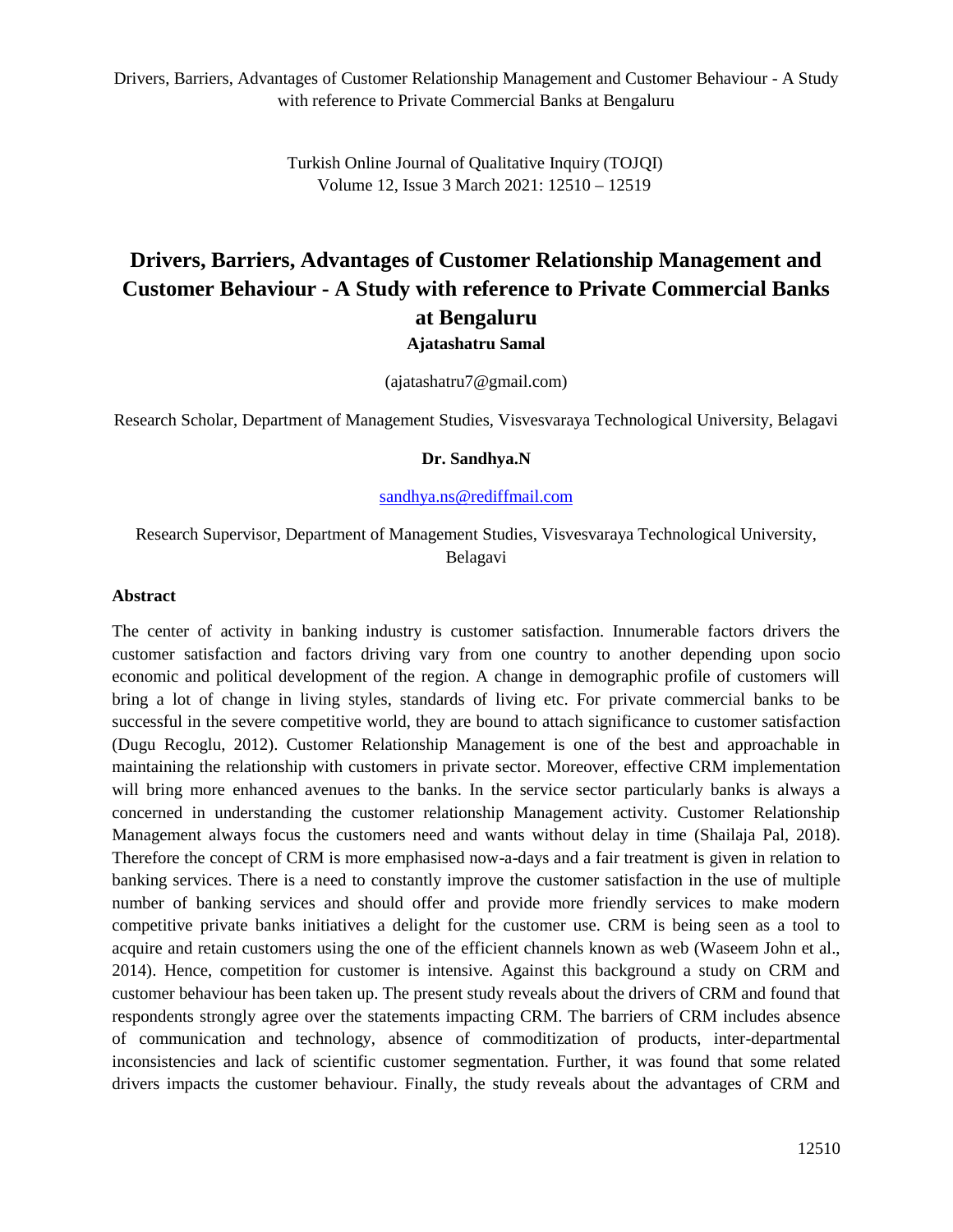found clearly at Bangalore a 'Silicon city', 'Science city', 'Garments hub' many of the customers availing the advantages of CRM.

**Keywords :** Customer satisfaction, loyalty, competition, needs, strategy, change, retention.

## **Introduction**

Customer relationship management is employed in the business strategy to gain and retain the existing loyal customers relationship., The present age marketing focuses at winning customers through the principle of customer delight and customer life time value (Tarannum Syed, 2014). Today, many of the business houses like banks, insurance companies and service providing organizations understand the utility of CRM and its potential to help to acquire new customers retaining the existing (Shailaja Pal, 2018).

CRM as a sound business strategy if implemented in an orderly manner a extended relationship can be established with customers. This facilities the business to survive well and to attain higher avenues. In addition to his the very concept CRM improves the business through proper understanding of customer needs and works for the attraction of new and retention of existing customers. The survivability of private banks in this high competitive business area the bankers should think of satisfying the customers and try to improve customers interest. Due to severe competition existing in the banking industry customer satisfaction has gained high significant and acts as a catalyst in stopping customer switch over to rival bankers. In order to please the customer without opting to rival another bank the banking industry has to raise the customer satisfaction to a higher level and this can be achieved though attaching significance to CRM.

## **Statement of the problem**

Gaining customer loyalty is not an easy task and loyalty can be achieved through a better designed CRM strategy. Private commercial banks at Bengaluru can attain more profits through better implementations of designed CRM strategy. The precious researchers highlights that the post regulation period brings only low margins and banks must be careful and concentrate services to the customer through a better CRM policy. In the beginning the cost of development of relationship always greater than the profits, but when relationship grows new demands will emerge from customers and incremental reverse will be higher (Shiva Prasad, 2013).

Customer satisfaction and loyalty cannot be only attained through technology and hence service channel is most important. CRM in private banks aims at better understanding of customer needs and integrating them with organisations strategy, people, technology and business process. In order to establish long term relationship it is essential to materialise the customer expectations. On account of severe competition at the global level and changed demographic characteristics of customers banks should be aware of all changes and follow a better suitable to the area CRM strategy.

# **Review of Literature**

Tarannum Syed et al., (2018) have stated that almost all the banks have embraced CRM as a tool for customer acquisition, satisfaction and retention. Further, they have highlighted that CRM is a business strategy which increases customer value and assures that a customer stays loyal which is very critical for growth and profitability of banks.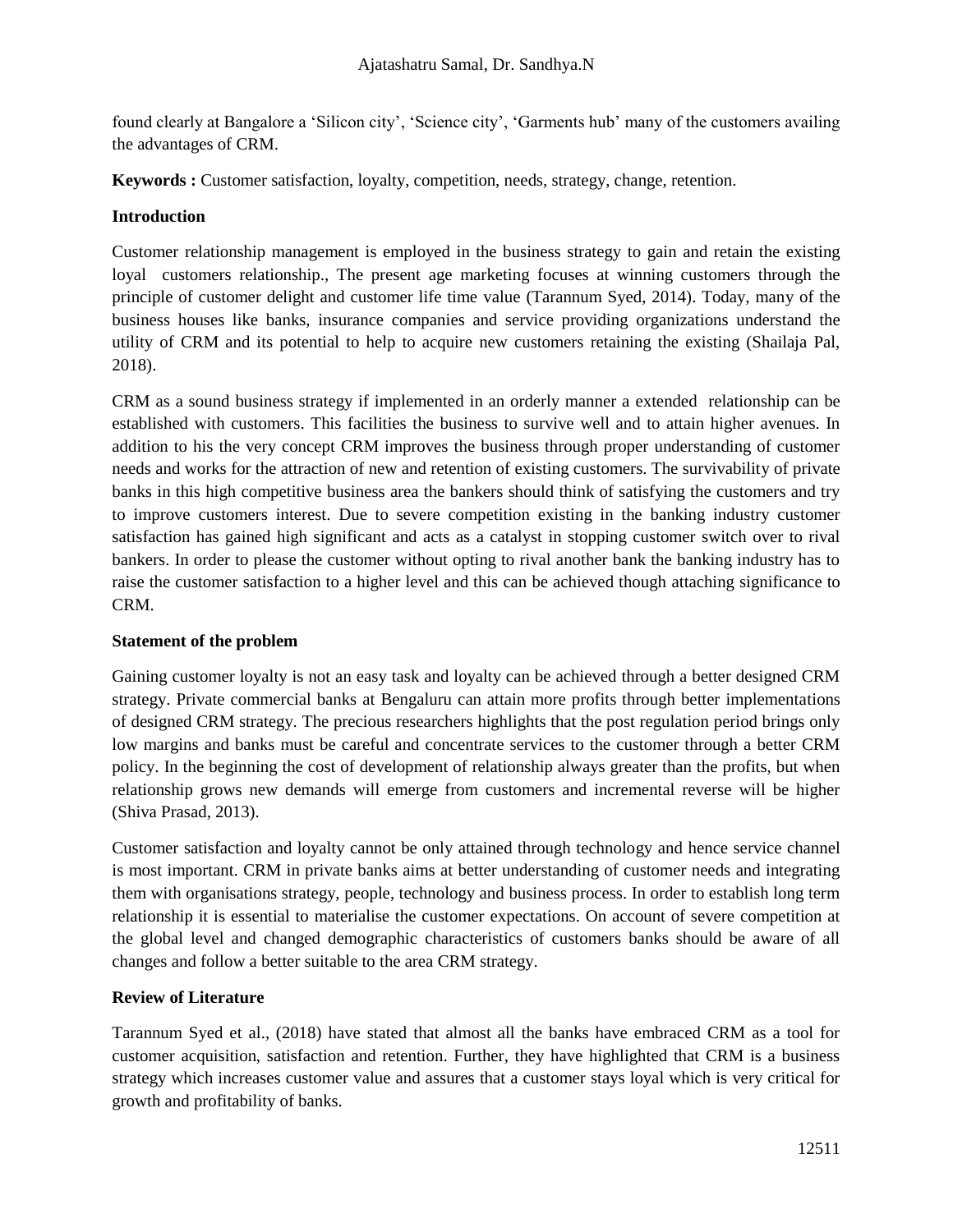Waseem John et al., (2014) stated that retaining the existing customers is more profitable since there is a general notion that retention is less costly than acquiring new customers. Further, the researchers stated that e-CRM is currently being debated as one of the new advancements in marketing which can address the marketing problems.

Priya et al. (2013) have stated that private, public and foreign sector banks can use CRM concept in converting customer need as business opportunity. Their study further reveals that there is a significant difference towards use of CRM tool for measuring customer satisfaction among various groups of banks.

Rozita Shahbha (2012) reports that the benefits of CRM is to improve relationships with customers in organisations and e-commerce.

## **Objectives of the study:**

- (1) To analyse the drivers of Customer Relationship ManagementM in private sector banks.
- (2) To examine the barriers of successful implementation of CRM.
- (3) To understand the factors impacting consumer behaviour.
- (4) To analyse the advantages of CRM in private commercial banks.

#### **Hypotheses:**

- (1) There are no drivers of CRM in private commercial banks.
- (2) There are no barriers for the successful implementation of CRM.
- (3) No factors are impacting consumer behaviour.
- (4) There are no advantages of CRM in private commercial banks.

## **Research questions:**

- (1) What kind of drivers impacts CRM in private commercial banks at Bengaluru?
- (2) Its there any barriers that impacts successful implementation of CRM?
- (3) What factors impacts consumer behaviour?
- (4) What are the advantages of CRM in private commercial banks?

**Research Methodology:** The research design that was used in the present research is survey design. The survey design aims at collecting information about drivers of CRM, barriers for the implementation of CRM, advantages of CRM and factors impacting consumer behaviour.

**Study population & Sample size :** Convenience sampling technique is followed in the present study purpose. Considering the fact that it is difficult to meet all the customers of the private commercial banks at Bengaluru due to time and financial constraints 200 customers of the different banks at different areas were considered for this research work.

**Collection of Data :** The data is collected in the primary and secondary information. Survey technique is followed with the researcher going to the field himself. A well drafted questionnaire was administered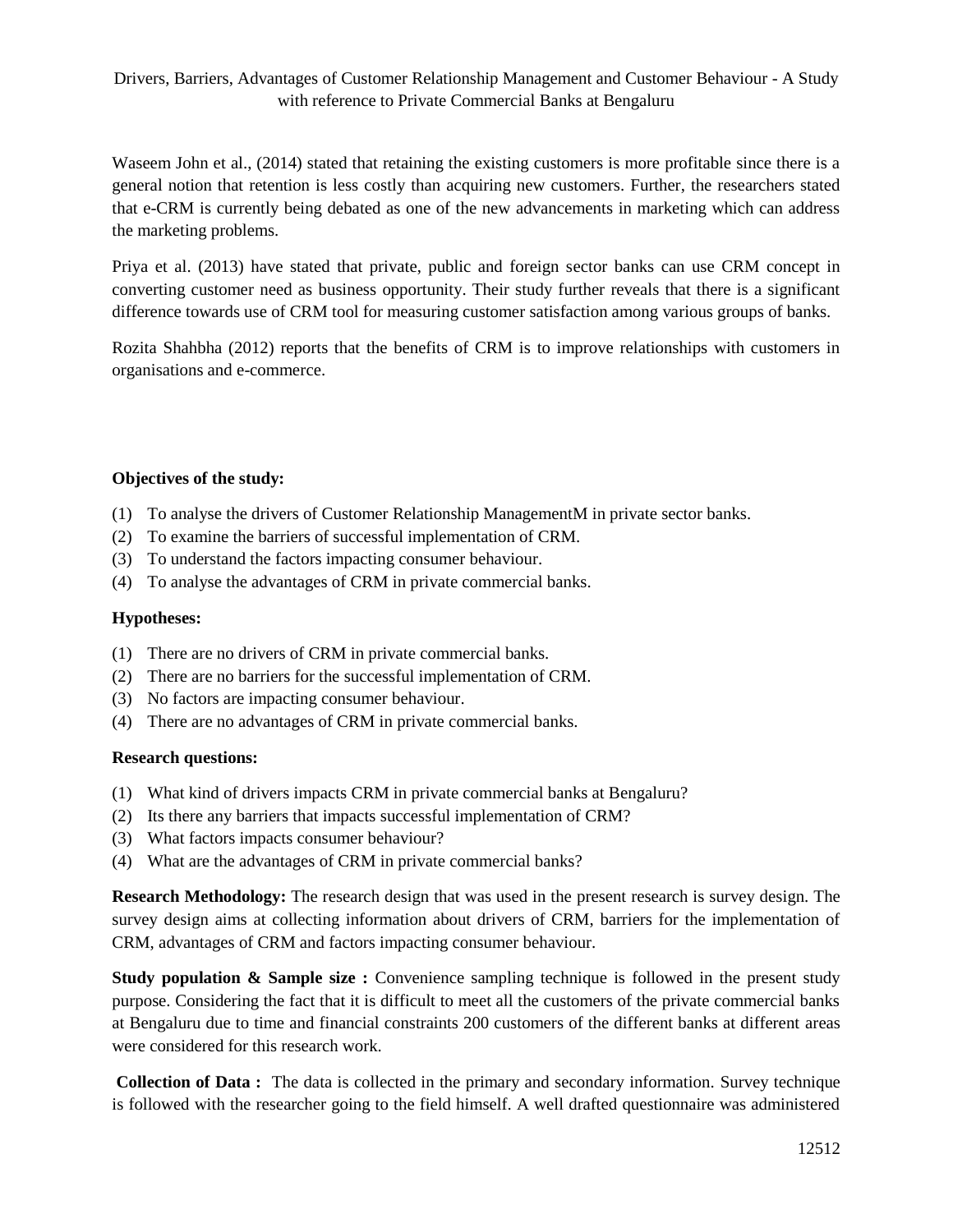to respondents and completed. Data collection through secondary sources includes journals, and internet. All questions asked are close coded. The choice of self administered questionnaires is due to the fact that all respondents are educated.

**Study area and the leading private commercial banks :** The study is only confined to Bengaluru Urban selected areas and private commercials with the strength of samples is presented below:

| Sl.No. Area |                            | Sample     | $\%$ |
|-------------|----------------------------|------------|------|
| 1.          | Jayanagara                 | 50         | 25   |
| 2.          | Peenya Industrial Area - I | 50         | 25   |
| 3.          | Yelahanka                  | 50         | 25   |
| 4.          | <b>Electronic City</b>     | 50         | 25   |
|             | Total                      | <b>200</b> | 100  |

The private commercial banks covered were given below.

- (1) ICICI Bank
- (2) HDFC Bank
- (3) AXIS Bank
- (4) Federal Bank

**Method of Data Analysis :** The study adopted the simple percentage and Kendall's measure of concordance. These quantitative techniques are employed in the present research work as they are easy to comprehend and considered adequate for the analysis.

The research questions varied from drivers of CRM to advantages of CRM in private commercial banks. These questions revolved around customer satisfaction and existing CRM practices. Therefore, the research questions were examined.

**Research question No. 1 :** What kind of drivers impacts CRM in private commercial banks at Bengaluru?

**Hypotheses H0 :** There are no drivers of CRM in private commercial banks.

**H1 :** There exists significant relationship between the drivers and their impact on CRM practices

## **Table - 1 : Driver of CRM**

| Banks should pay attention to the following ethics SA |     | A  | <b>SWA</b>     | RT         | $RT^2$ |
|-------------------------------------------------------|-----|----|----------------|------------|--------|
| Recognising the customers                             | 18  | 11 | 4              | 33         | 1089   |
| Comparing the customers                               | 11  | 8  | 2              | 21         | 441    |
| Listening to the customers                            | 17  | 7  | 2              | 26         | 676    |
| Connectivity with customers                           | 14  |    | $\overline{4}$ | 25         | 625    |
| Banks identifying itself with customers               | 12  | 6  | 3              | 21         | 441    |
| Adapting to the customers                             | 8   | 7  | 2              | 17         | 289    |
| Meeting the needs of consumers                        | 11  | 9  | 2              | 22         | 484    |
| Creation of loyalty among customers                   | 19  | 11 | 5              | 35         | 1225   |
| Total                                                 | 110 | 66 | 24             | <b>200</b> | 5270   |
|                                                       |     |    |                |            |        |

Source : Primary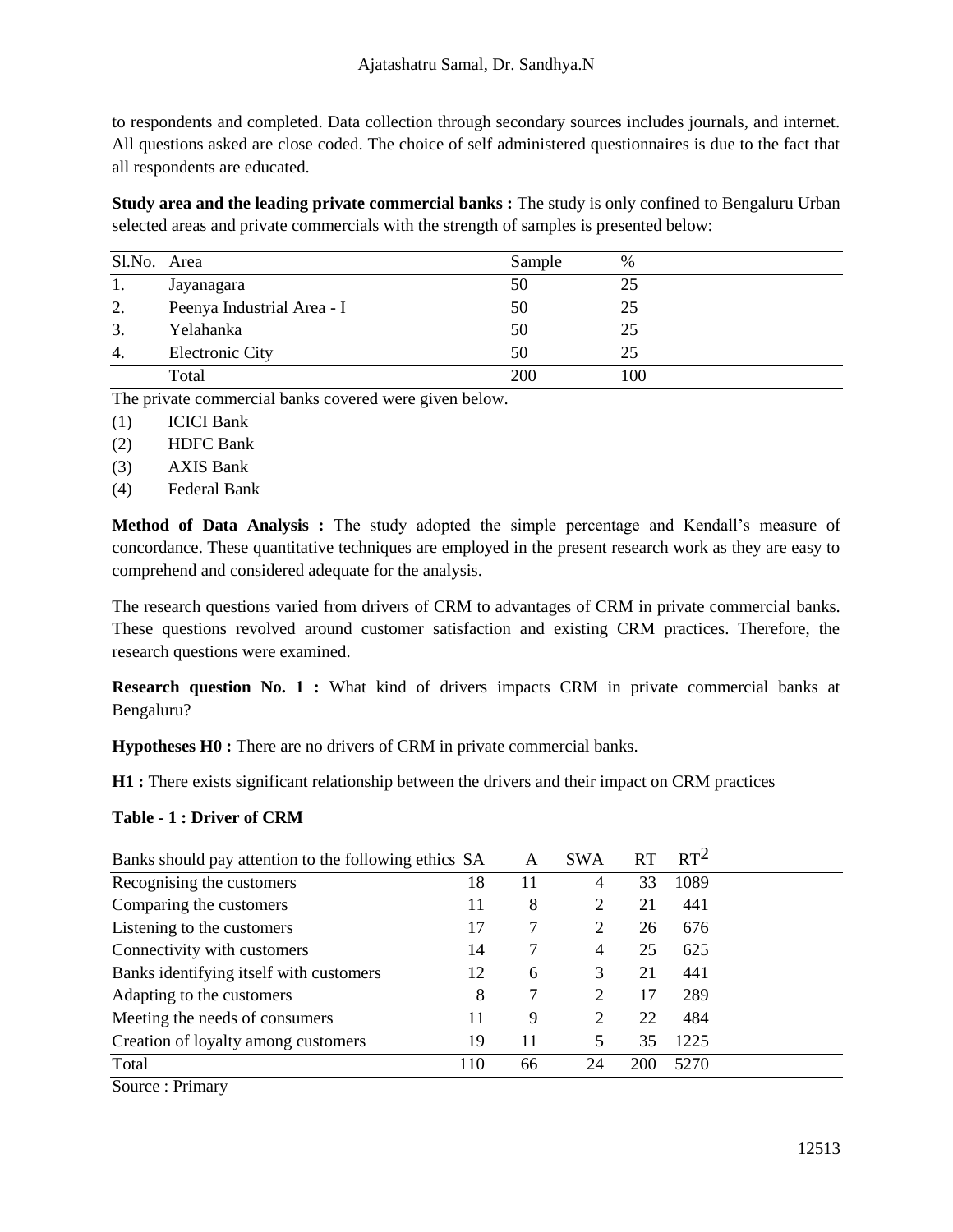$S'S'R' = \Sigma R'T'2 - (\Sigma R'T')^2 / N'$  $= 5270 - (200)^2 / 8$  $= 5270 - 5000 = 270$  $W = 12 \times \text{SSR} / K^2N (N^2 - 1)$  $= 12 \times 270 / 9 \times 8 (64-1)$  $= 3240 / 4536$  $= 0.714$  $x^2 = k (n-1) w$  $= 3 (8-1) 0.714$  $= 3 \times 7 \times 0.714 = 14.999$ 

**Decision :**The level of significance is 0.05 with 7 degree of freedom TV = 14.067. The value being 14.999 higher than the critical table value w fails to accept H0 and accepts H1. Therefore it is concluded that there exist strong relationship between drivers and CRM.

Table-1 reveals data about 110 respondents out of 200 stated strongly agree followed by 66 agree and 24 some what agree. Out of the 110 respondents who stated strongly agree over the statements driving the CRM and hence banks should pay attention, 19 expressed about creation of loyalty among customers, 18 said about recognising the customers and 17 highlighted about listening to the customers. Out of 66 who reported agree, 11 each spoke about creation of loyalty and recognising the customers and finally out of 24 who said some what agree 5 identified creation of loyalty among customers 4 each expressed about recognising the customers and connectivity with customers. The calculated value being greater than the TV, Kendall's co-efficient of concordance fails to accept H0 and accept H1, and hence it is concluded that there exist significant concordance between the driving factors and CRM.

**Research question No. 2 :** Is there any barriers that impacts successful implementation of CRM?

## **Hypotheses 2 :**

**H0 :** There are no borrowers for the successful implementation of CRM.

**H1 :** There exist significant relationship between the stated barriers and successful implementation of CRM.

|  |  |  |  |  |  | Table - 2 : Barriers for successful implementation of CRM |  |  |
|--|--|--|--|--|--|-----------------------------------------------------------|--|--|
|--|--|--|--|--|--|-----------------------------------------------------------|--|--|

| <b>Drivers of Barriers</b>                           | SА | A  | <b>SWA</b> |    | $RT$ $RT^2$ |
|------------------------------------------------------|----|----|------------|----|-------------|
| Inadequate supporting budgets and senior             |    |    |            |    |             |
| management support                                   |    | 10 |            |    | 441         |
| Absence of communication & technology advancement 18 |    | 8  | 4          | 30 | 900         |
| Absence of customer management skills                | 8  |    | 3          | 18 | 324         |
| Lacuna in standardising of CRM                       |    | 8  | 3          | 18 | 324         |
| Inter departmental inconsistencies                   | 10 | 6  | 4          | 20 | 400         |
| Lack of complementary customer management skills     | 4  |    |            |    | 196         |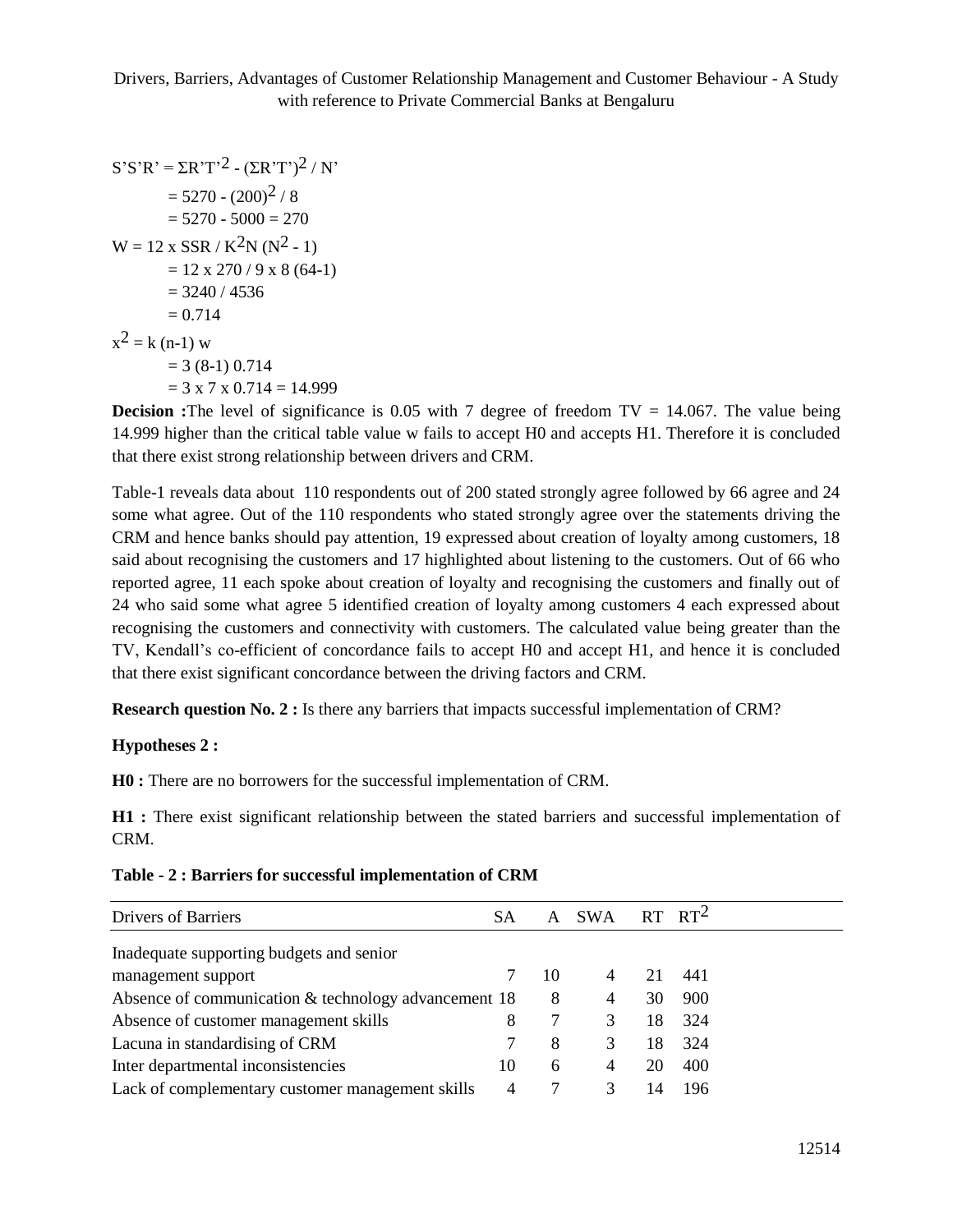| Lack of cultural readiness               | 7 8   | 4 19 361        |  |
|------------------------------------------|-------|-----------------|--|
| Lack of scientific customer segmentation |       | 10 9 5 24 576   |  |
| Lack of commoditization of products      |       | 19 12 5 36 1296 |  |
| Total                                    | 90 75 | 35 200 4858     |  |

Source : Primary *ssr= ΣR'T' 2 - (ΣR'T') 2 / N'*  $= 4818 - (200)^2 / 9$ *= 4818 - 4444.44 = 373.56*  $W' = 12 \times S'S'R' / K^2N (N^2 - 1)$  $= 0.691$ .

 $x^2 = k (n-1) w$  $= 16.584$ 

**Decision :** At 8 degree of .freedom with 0.05 significance level the TV = 15.507. The value being 16.584 higher than the critical table value W fails to accept H0 and accepts H1. Hence it is concluded here that there exist significant relationship between barriers and successful implementation of CRM.

Table-2 reveals data about business confronted by the private commercial banks at the time of successful implementation of CRM. Table reveals that 90 respondents agree over the statements of borrowers confronted by the private commercial banks at the time of implementation followed by 75 agree and 35 somewhat agree. Out of 90 who said strongly agree, 19 pointed at the barrier of lack of commoditization, 18 expressed about lack of communication and technology advancement. Out of 75 who said agree, 12 pointed at lack of commoditization of products, 10 spoke about inadequate supporting budgets and senior management support and 9 voiced about lack of scientific customer segmentation. Out of 35 respondents who said some what agree, 5 each spoke about lack of scientific segmentation of customers and lack of commercialization of products and 4 each pointed of inadequate budget and seniors support, and lack of communication and technology advancement. Further 4 each identified inter departmental inconsistencies and lack of cultural readiness. 'W' fails to accept H0 and accepts H1 and hence it s concluded here that there exist significant relationship between the drivers of carriers and successful implementation of CRM.

**Research question No. 3:** What factors impacts consumer behaviour?

## **Hypotheses 3 :**

**H0 :** No factors are impacting consumer behaviour.

**H1:** There is a significant relationship between impacting factors and customer behaviour.

| Drivers of consumer behaviour         | SA – |   |     | A SWA RT RT <sup>2</sup> |        |
|---------------------------------------|------|---|-----|--------------------------|--------|
| Trustworthiness                       |      |   |     | 14 6 3 23 529            |        |
| Attractiveness                        | 19   |   |     | 4 2 25                   | 625    |
| Expert knowledge on purchase decision | 10   |   | 5 3 |                          | 18 324 |
| Peer groups and social class          | 8    | 4 | 2   | 14                       | -196   |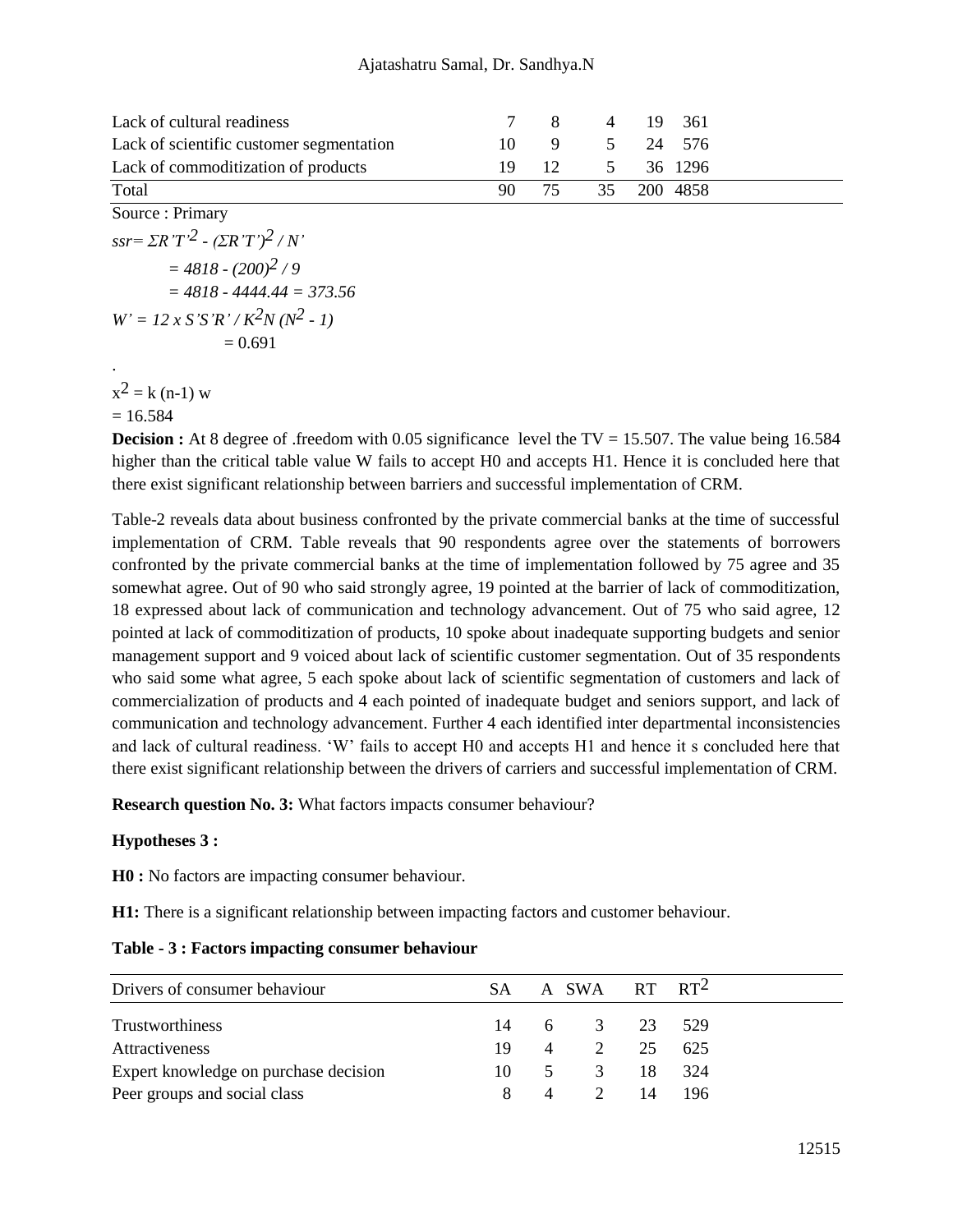| Perceptions and attitudes               | 9   | 6.            | $\mathcal{E}$  | -18 | -324 |
|-----------------------------------------|-----|---------------|----------------|-----|------|
| Enhancement of knowledge about products | 10  | $\mathcal{F}$ |                | 16  | 256  |
| Impact of online marketing campaigns    | 15  | 3             |                | 20  | 400  |
| Impact of globalisation                 | 23  |               | $\overline{4}$ | 32  | 1024 |
| Quality of the products                 | 22  | $\mathcal{F}$ |                | 34  | 1156 |
| Total                                   | 130 | 43            | 27             | 200 | 4834 |

Source : Primary  $S'S'R' = \Sigma R'T'^{2} - (\Sigma R'T')^{2} / N'$  $= 389.56$  $W = 12 \times S'S'R' / K^2N' (N^2 - 1)$  $= 0.7214$  $x^2 = k (n-1) w$ 

 $= 17.3136$ 

**Decision :** At 8 degree of freedom with 0.05 significance level the TV = 15.507. The value being 17.3136 higher than the critical table value w fails to accept H0 and accepts H1. Hence it is concluded that driving factors and consumer behaviour are significantly related.

Table-3 shows about factors impacting consumer behaviour. Table reveals 130 respondents out of 200 strongly agree over the statements presented in the table followed by 43 agree and 27 somewhat agree. W fails to accept H0 and accepts H1 and hence we can conclude here that there exist significant relationship between the drivers and consumers behaviour.

**Research question No. 4 :** What are the advantages of CRM in private commercial banks?

**H0 :** There are no advantages of CRM in private commercial banks.

**H1 :** There exist significant relationship between the advantages and CRM in private commercial banks.

**Table - 4 : Advantages of customer relationship management in private commercial banks.**

| Advantages of CRM                                      | <b>SA</b> |    | A SWA RT RT <sup>2</sup> |    |          |  |
|--------------------------------------------------------|-----------|----|--------------------------|----|----------|--|
| Increases total productivity of the bank               | 15        | 9  |                          | 29 | 841      |  |
| Provides permanent advantage of competition            | 12        | 7  | 3                        | 22 | 484      |  |
| Reshaping the selling and marketing campaigns of banks | 10        | 7  | 3                        | 20 | 400      |  |
| CRM identifies and picks up ideal customer             | 11        | 6  | 2                        | 19 | 361      |  |
| CRM gathers and uses information by institutionalising |           |    |                          |    |          |  |
| the personal sale concepts                             | 12        | 8  | 4                        | 24 | 576      |  |
| Assist all banks to make the way of bank management    |           |    |                          |    |          |  |
| customer-based                                         | 14        | 6  | 3                        | 23 | 529      |  |
| CRM acquires new customers and retain old customers    | 15        | 7  | 3                        | 25 | 625      |  |
| CRM enhances profitability of banks                    | 21        | 10 |                          |    | 38 1444  |  |
| Total                                                  | 110       | 60 | 30                       |    | 200 5260 |  |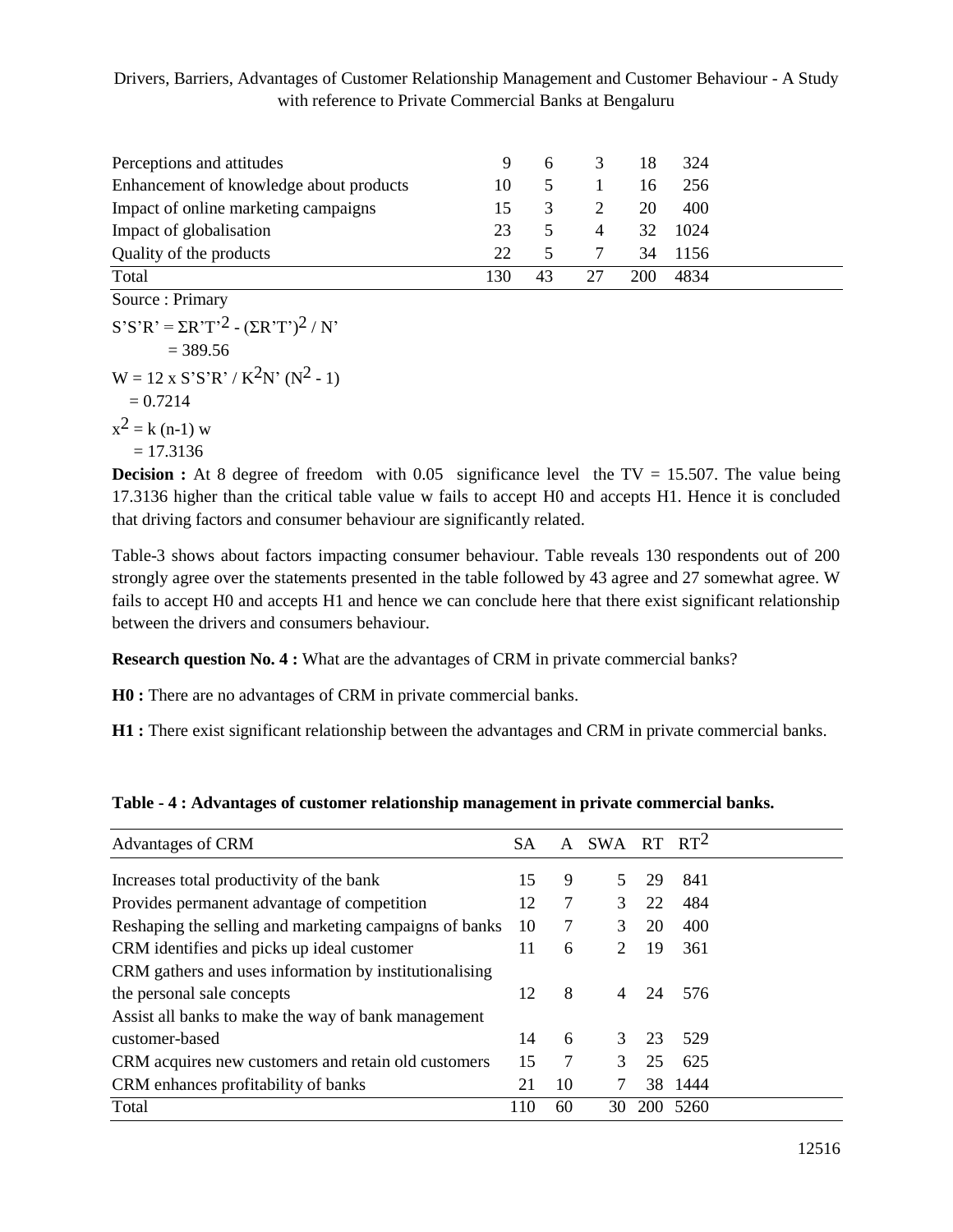Source: Primary  
\n
$$
S'S'R' = \Sigma R'T'^{2} - (\Sigma R'T')^{2} / N'
$$
\n
$$
= 260
$$
\n
$$
W = 12 \times \text{SSR} / K^{2}N (N^{2} - 1)
$$
\n
$$
= 12 \times 260 / 9 \times 8 (64-1)
$$
\n
$$
= 3120 / 4536
$$
\n
$$
= 0.69
$$
\n
$$
x^{2} = k (n-1) w
$$
\n
$$
= 14.49
$$

**Decision :** At 8 degree of freedom with 0.05 significance level the TV = 14.067. The value being 14.49 higher than the critical table value w fails to accept H0 and accepts H1. Hence it is concluded that there significant relationship between advantages and CRM.

Table - 4 presents data on advantages of CRM in private commercial banks at Bengaluru. Table reveals that 110 respondents out of 200 stated strongly agree over the stated advantages of CRM followed by 60 agree and 30 somewhat agree. W fails to accept H0 and accepts H1 and hence it is concluded that there significant relationship between stated advantages with CRM.

## **Summary and discussion of findings:**

The research study is to focus on "Factors impacting consumer behaviour, barriers for the implementation, drivers of CRM and advantages of CRM in private commercial banks". The specific objectives of the study include analysing the drivers of CRM, examining the barrier for the successful implementation of CRM, factors affecting consumer behaviour and analysing the benefits of CRM on private commercial banks. The study used survey technique for the data collection. The target population considered all customers of private commercial banks belonging to Bengaluru Urban and sample SRC was fixed at 200. A well drafted questionnaire was administered as schedule for the purpose of getting valid data and secondary sources were journals and internet. The findings of the study were discussed using Kendall's (w) co-efficient of concordance quantitative technique. From the study it was found that consumers are driven by different factors, there exist barriers for the successful implementation of CRM, and there are drivers of CRM and advantages of CRM.

Based on the responses obtained from respondents it was found that factors like trustworthiness, attractiveness, expert knowledge on purchase decision, peer groups and social class, perceptions and attrition, etc., impacts consumer behaviour. The barriers include inadequate supporting budgets and senior management supports lack of significance management skills, lacuna in standardising CRM etc., were found. CRM is driven by factors like recognising the customers, comparing the customers, listening and connectivity with customers etc., Finally the advantages of CRM to be benefited by banks include increase in the productivity, advantage against competition, reshaping the selling and marketing campaigns, picks up ideal customer etc., The study reveals clearly CRM benefits private commercial banks if implemented successfully.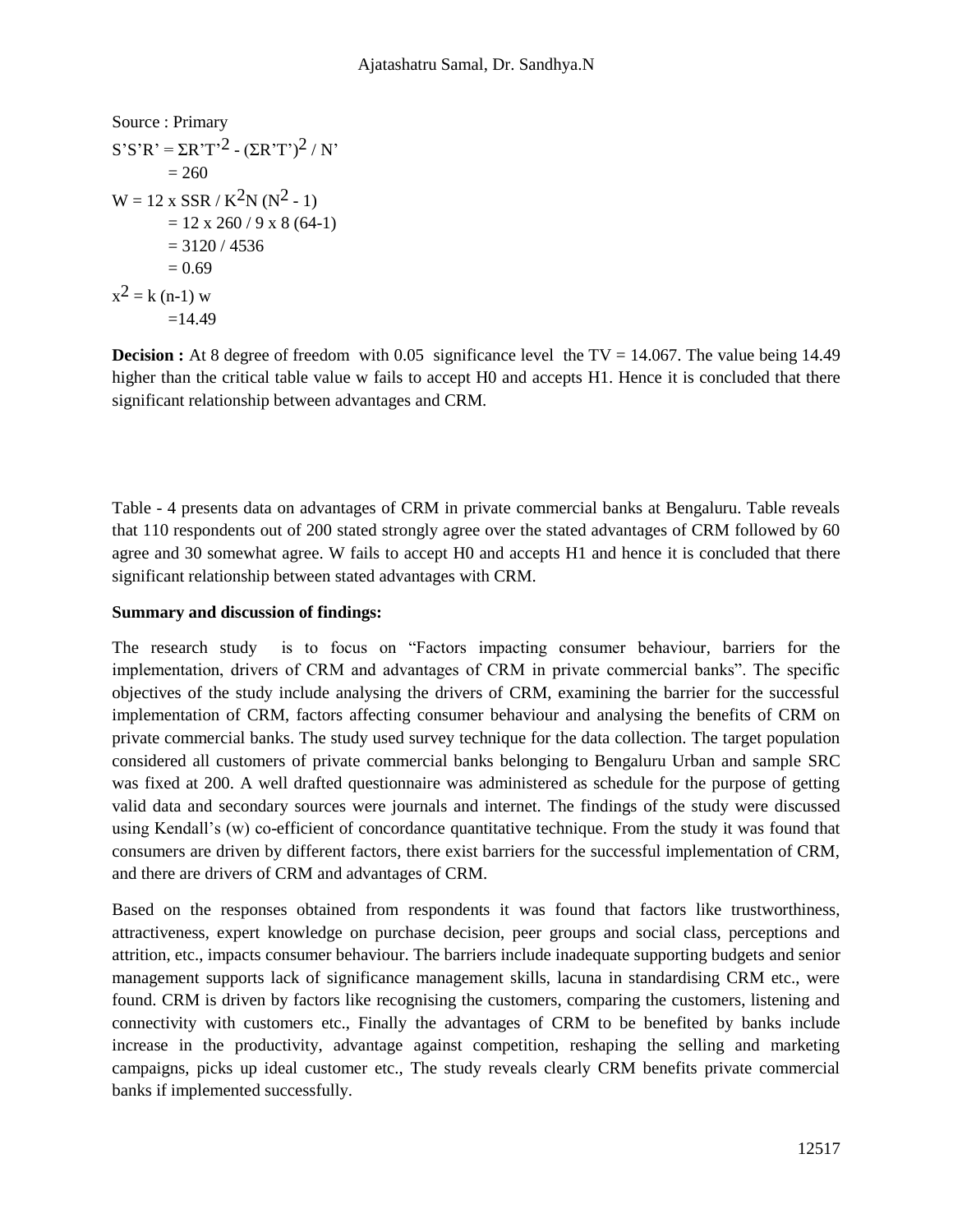**Conclusion :** The study analysed impact of drivers on CRM. Having carried out the present work with careful observation, administration of questionnaire, and review of concerned previous literature, the researcher concluded that a set of impacting factors drives the CRM and out of creation of loyalty, recognising the customers and listening to the customers assumes significant. The stated barriers if faced with suitable strategies the CRM can be implemented and it can be made powerful and successful in the private commercial banks. Finding customers is not easy and further it is a challenge to maintain strong relationship. The better bank knows its customers the stronger will be the relationship. Customers behaviour understanding is a difficult task. The banks should understand the drivers of consumer (Table-3).

## **References:**

- 1. Duygu Kocoglu. (2012). CRM and customer loyalty, a survey in the sector banking. **International journal of business and social science,** 3(3), 282-290.
- 2. Kendall, CD. (2007). Customer service from the customer's perspective. In Fugli, Lawrance, Customer Service Delivery; Research and best practices, J-B. SIOP Professional Practice Series, John Wiley and Sons.
- 3. Krishnamurty, I., & Anupama, T. (2010). An empirical study on customer retention strategies in rural India. A case study on UAE Exchange PRERANA. **Journal of Management Though and Practice,** 2(2), 25-34.
- 4. Priya, G. & Jyothi, K. (2013). CRM. A tool of converting customer need into business opportunities. **The Indian journal of Commerce,** 66(1), 43-59.
- 5. Rozita Shahbha, K. (2012). The impact of CRM on customers attitutde and association with generating competitive advantages in Indian financial B2B Market. **International Business Research,** 5(4), 34-54.
- 6. Shailaja Pal. (2015) A study on CRM practices in banking sector. **Multi disciplinary international journal,** 2(2), 70-79.
- 7. Shailaja Pal. (2020). A study on CRM practices on Banking sector. **Multi disciplinary international journal,** 2(2), 70-79.
- 8. Siva Prasad, A.V.V. (2013). CRM in Public and Private Sector banks A comparative study, **Abhinav,** 2(4), 60-68.
- 9. Tarannum Syed., & Kali Charan Modak. (2014). customer perception towards gain practices on private banks in Indore. **Management**, 4(5), 360-363.
- 10. Tarannum Syed., & Kalicharan Modak. (2018). customer perception towards CRM practices in private banks in Indore. **Indian Journal of Applied Research,** 4(5), 360-365.
- 11. Tarhan, S. (2004). Marketing Turkiye, Editor, S. 17.